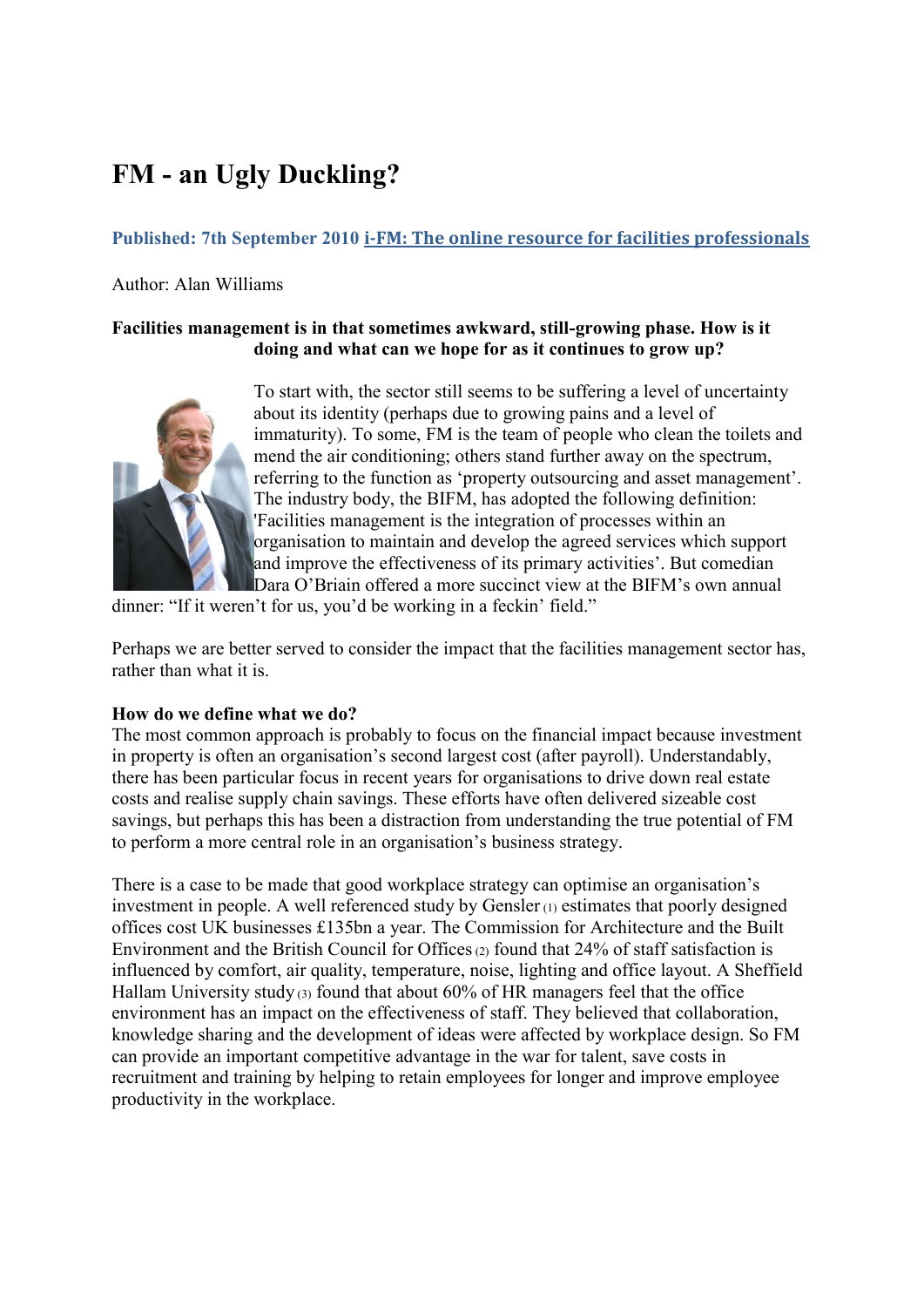Another lens through which to view FM is the marketing perspective. The workplace is a highly visible, symbolic representation of an organisation's brand and culture (visible to all stakeholders). It is real and cannot easily be masked by marketing and PR activity. This is increasingly relevant in our age of social media where organisations are no longer what they say they are, but rather what others (including employees) say they are. FM can therefore be viewed as a central part of the internal and external brand strategy to provide a transparent, aligned, consistent brand experience to all stakeholders. Additional complexity is brought to this by the heavily outsourced nature of facilities management. Services are often provided by a range of different companies with little focus on seamless service delivery and representation of the client organisation brand and values – outsourced, out of mind?

The environmental agenda provides another perspective. FM usually has responsibility for performance in this area, minimising consumption of energy and water, maximising recycling performance and driving overall carbon footprint strategy. The increasing importance of all this is well-documented.

Finally, there is the area of risk management and compliance, ranging from commercial considerations such as maintenance of critical environments (eg data centres, trading floors and control centres) to more general workplace matters (eg fire, health and safety) to specific compliance issues (eg building regulations, certification) and business continuity management. Reputational risk is also becoming of increasing importance due to the impact of social media as referred to above.

#### **Time to stretch FM's wings**

All these considerations represent a value-based assessment of FM as opposed to a cost-based focus, with each representing a different nuance of the function. This approach is supported by a joint BIFM and BDO Stoy Hayward study (4) which highlights a number of features of facilities management including the broad remit with significant budgets, the different reporting routes and level of seniority in organisations and limitations with analysis of supply chain effectiveness. This study cited a number of enablers of change, focusing on demonstration of the value of FM and introduction of common standards, methodologies and compliance processes.

Some people in the industry suggest that FM could have increased scope and become more central to core business strategy. CoreNet, the corporate real estate professionals group, coined the term IRIS (integrated resource and infrastructure solutions) for a model whereby support functions such as HR, IT and FM would be more integrated. Furthermore, FM has a track record for responding to requirements, driving efficiency and leading on project management, and is therefore well placed in terms of practical realisation of the synergies of such integration.

None of the above is new, but there is now a general atmosphere of a mandate for change in the way we work in our workplaces, with converging forces of energy supply, climate change and economic challenge. Such times call for real innovation and so this is a great time for the sector to step up and show its real worth.